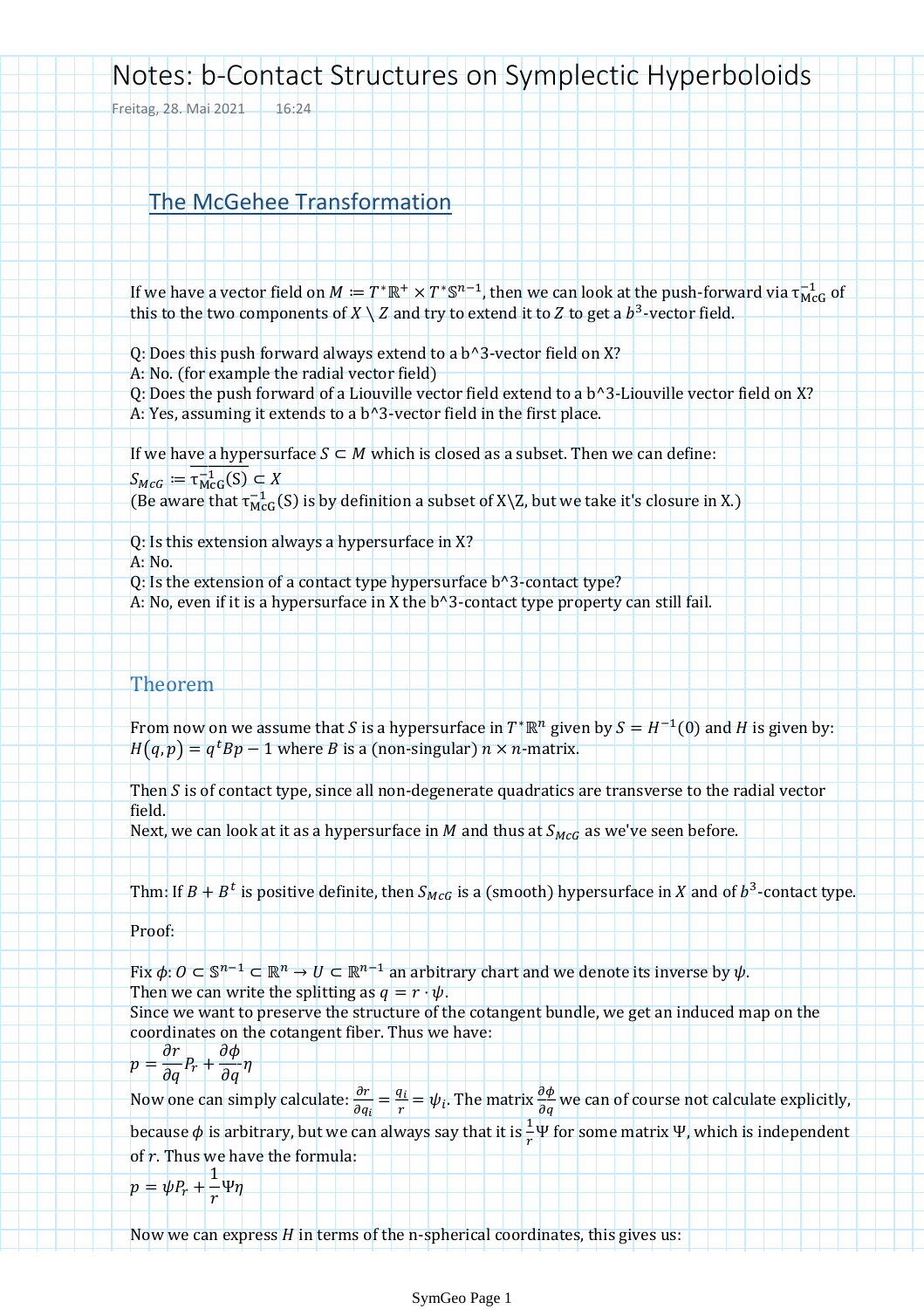$H(r, P_r, \phi, \eta) = (r\psi)^t B$  $\mathbf{1}$  $\left(\frac{1}{r}\Psi\eta\right)-1=rP_r\Psi^t$ 

Thus, S seen as a hypersurface in  $M$  is given by:  $\{rP_r\psi^t$ 

Now we can substitute  $r = \frac{2}{x^2}$  $\frac{2}{x^2}$  and get that  $\tau_{\text{McG}}^{-1}(S) \subset X \setminus Z$  is given by:

$$
\left\{\frac{2}{x^2}P_r\psi^tB\psi+\psi B\Psi\eta-1=0\right\}=\left\{2P_r\psi^tB\psi+x^2\psi B\Psi\eta-x^2=0\right\}
$$

We claim that the last expression also exactly defines  $S_{MCG}$  as a subset of X. To show this we define the map:

$$
G: X \to \mathbb{R}: (x, P_r, \phi, \eta) \mapsto 2P_r\psi^t B\psi + x^2\psi B\Psi \eta - x^2
$$

From what we've seen above,  $\tau_{\text{McG}}^{-1}(S)$  is contained in  $G^{-1}(0)$  and thus so is  $S_{MCG}$  (in fact intersected with  $X \setminus Z$  these are all the same). It remains now only to be shown that we can reach all the points in  $G^{-1}(0) \cap Z$  with sequences in  $\tau_{\text{McG}}^{-1}(S)$  (which we skip).

Now we show that  $S_{McG}$  is of  $b^3$ -contact type. For this we define the vector field:  $V := (P_r + 1)\partial_{P_r} + \eta \partial_{\eta}$ 

Which one can verify to be a Liouville vector field with respect to  $\omega$ .

Finally, we claim that this is transverse to  $S_{McG}$  which we prove by calculating:  $\iota_V dG = 2(P_r+1)\psi^t B\psi + x^2 \psi B \Psi \eta = G + x^2 + 2\psi^t$ 

On  $S_{MCG}$  we have  $G = 0$  so this is  $x^2 + 2\psi^t B \psi$  which is always strictly positive. Since  $x^2$  is non-negative and we have:  $2\psi^t B \psi = \psi^t (B + B^t) \psi$  which is positive, because  $B + B^t$  is positive definite by assumption.

This also implies that  $S_{McG}$  is a hypersurface in X. Since  $\iota_V dG$  doesn't vanish for G=0 and so dG doesn't vanish either and hence 0 is a regular value for G.

All in all we have that  $S_{McG}$  is a b^3-contact type hypersurface in X. Q.E.D.

If we now have a Hörmander representative with a single block from case 1 or 2, then this looks like either: